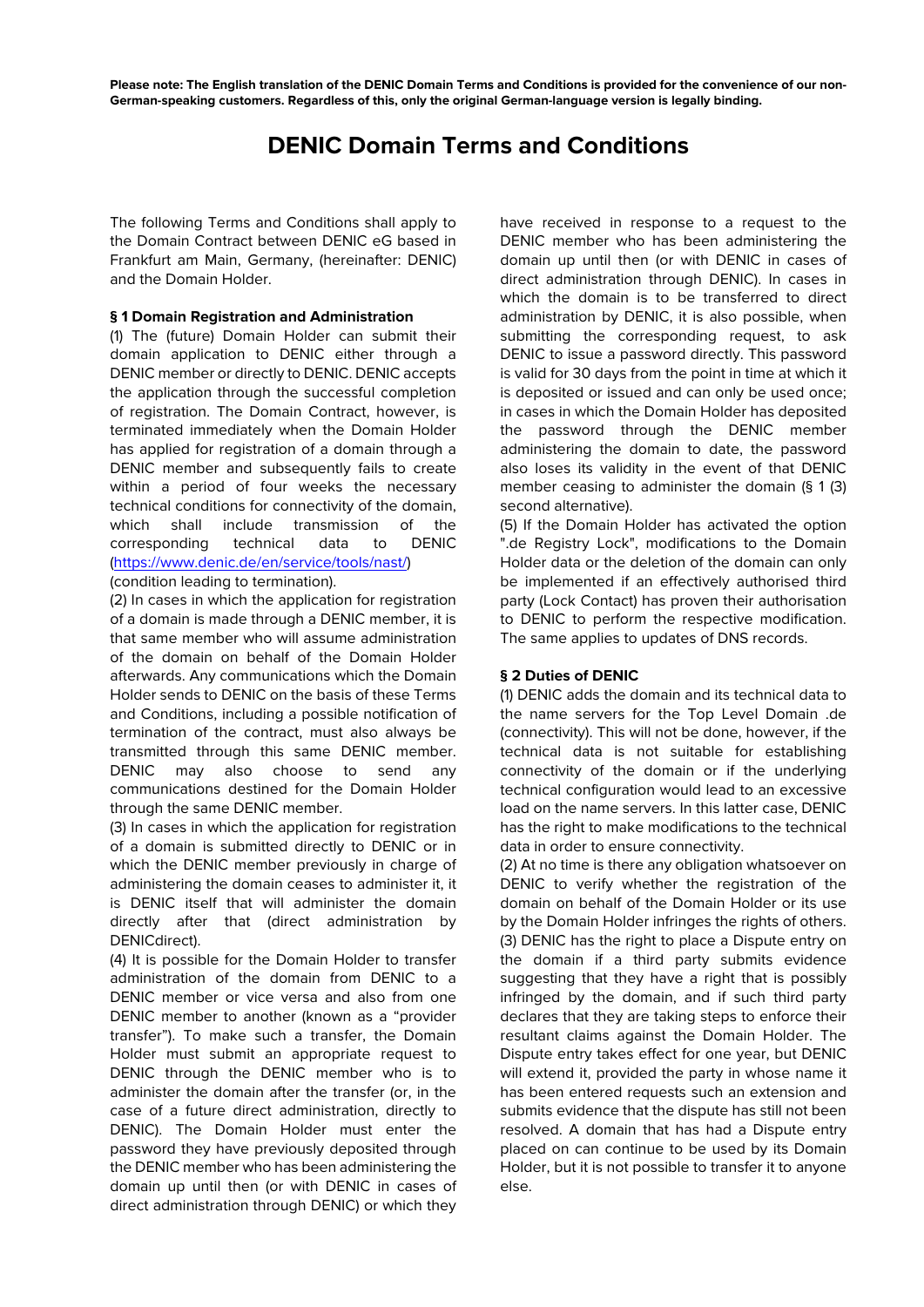#### **§ 3 Duties of the Domain Holder**

(1) In submitting the application for registration of a domain, the Domain Holder gives an explicit assurance that all the data about them in the application is correct and that they are entitled to register and/or use the domain and, in particular, that the registration and intended use of the domain does not infringe anybody else's rights nor break any general law.

(2) It is the Domain Holder's duty to ensure all the necessary technical conditions for domain's stable connectivity.

(3) Immediately after registration, the Domain Holder must check their data via DENIC's domain query service at https://www.denic.de/webwhoisweb20/?lang=en and must inform DENIC at once of any necessary corrections to it. This duty also extends to informing DENIC of modifications required to this data at any time after that. In supplying and modifying this data, the Domain Holder must always comply with DENIC's Domain Guidelines, which are available at https://www.denic.de/en/domain-guidelines/.

**(4) If the Domain Holder is not domiciled in Germany, they shall name within two weeks of a corresponding request by DENIC an authorised representative domiciled in Germany for receiving the service of official or court documents who shall have the same rights as defined for an authorised representative for receiving the service of official or court documents in terms of Article 184 of the German Code of Civil Procedure. The appointment of the authorised representative shall be made to the person who wishes to arrange for service and shall be addressed to that person via DENIC. The information to be stated shall include the name of the authorised representative for receiving the service of official or court documents and their full postal address; specifying a post-office box number is not sufficient. In the request, which DENIC is entitled to send to the Domain Holder by e-mail, DENIC will name the person who intends to arrange for the service of documents to the authorised representative for receiving service of official or court documents. The request to name an authorised representative for receiving the service of official or court documents requires that the person wishing to arrange for a service of documents submit a request to that effect and that the conditions for setting a Dispute entry according to § 2(3) first sentence are met.** 

#### **§ 4 Fees**

(1) It is the Domain Holder's duty to pay all domain charges in accordance with DENIC's current price list and conditions of payment, which are available for consultation at https://www.denic.de/en/pricelist/. DENIC has the right to change this price list provided it gives two months' notice of its new charges. All bank charges incurred by payments to DENIC are to be borne by the Domain Holder.

(2) For as long as the domain is administered by a DENIC member, the Domain Holder's duty to pay the domain charges as laid down in paragraph 1 is suspended. If the DENIC member ceases to administer the domain (§ 1 (3) second alternative), the Domain Holder's duty to pay is reactivated, and they must pay all domain charges due after that directly to DENIC.

(3) DENIC is allowed to use e-mail to send its invoices to the Domain Holder.

#### **§ 5 Liability**

(1) DENIC is only liable for any harm caused by it or by any of its vicarious agents through gross negligence or with malice aforethought as well as for any breach of substantial contractual duties for which it is to blame. In the event of a breach of substantial contractual duties through ordinary negligence, DENIC's liability is limited to the harm typically predictable, as a rule, however, to a sum not exceeding the domain charge for one year. These limitations do not, however, apply if any harm is caused to life and limb.

(2) The members of the DENIC Cooperative are not DENIC's vicarious agents.

(3) The Domain Holder is liable to make good any harm that DENIC may suffer on account of any inaccuracy in the data required by these Terms and Conditions or by its Domain Guidelines.

(4) The Domain Holder agrees not to hold DENIC liable in any way for claims filed by third parties and has the duty to compensate DENIC for any harm and costs that it may suffer through third parties taking action against it on the grounds that the registration of the domain on behalf of the Domain Holder and/or its use by the Domain Holder infringe their rights. In the same way, the Domain Holder also has the duty to compensate DENIC or DENIC employees for any harm and costs they may incur through criminal prosecutions on account of the registration and/or the use of the domain.

#### **§ 6 Transfer of the Domain**

(1) The domain is transferable, unless it is subject to a Dispute entry (§ 2(3)).

(2) DENIC registers the domain in the name of the future Domain Holder once the Domain Holder to date has terminated their contract, unless, for legal reasons, termination is superfluous and provided that the future Domain Holder also submits an application to register the domain, presenting documents that clearly identify them. Along with the submission of the domain application, the future Domain Holder can, in addition, transfer the administration of the domain to a DENIC member of their choice or to DENIC. This is, however, subject